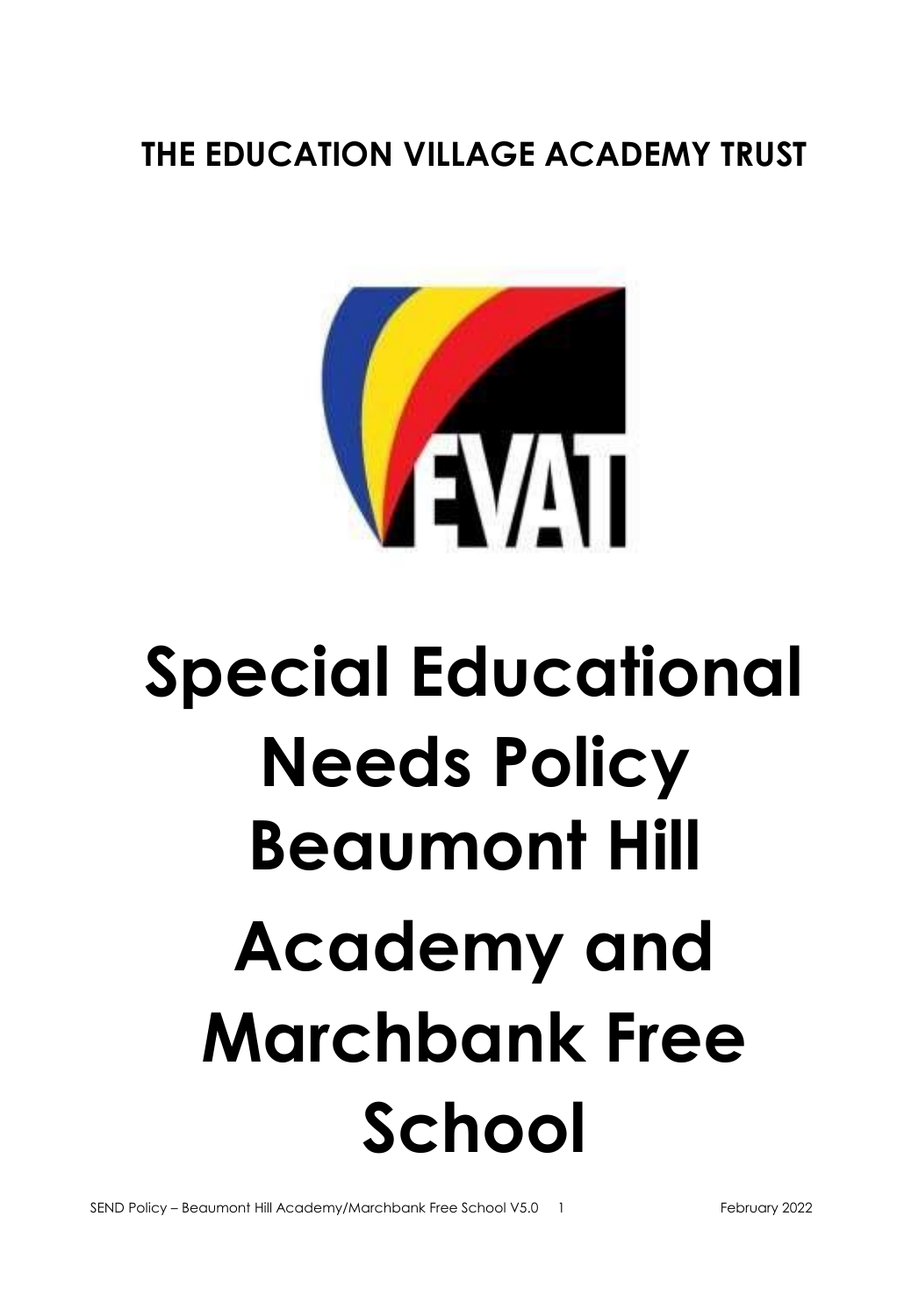#### **EVAT Version Control Document**

| <b>Version:</b>  | Date:         | <b>Policy</b><br><b>Owner:</b> | <b>Amendments</b><br>made by: | <b>Details of</b><br>amendments<br>made:                                                                              | <b>Reviewed</b><br>by:                          | <b>Approved</b><br>by:                          |
|------------------|---------------|--------------------------------|-------------------------------|-----------------------------------------------------------------------------------------------------------------------|-------------------------------------------------|-------------------------------------------------|
| V <sub>0.1</sub> | April 15      | Clare<br>Devine                |                               |                                                                                                                       | Principal                                       | <b>ESC</b>                                      |
| V1.0             | Sept 17       | Caroline<br>Green              | Caroline<br>Green             | Staffing<br>changes                                                                                                   | To<br>be<br>reviewed by<br><b>AMG</b>           |                                                 |
| V2.0             | Dec17         | Caroline<br>Green              | Caroline<br>Green             | Approval<br><b>AMG</b>                                                                                                | <b>AMG</b>                                      | <b>AMG</b><br>18/12/17                          |
| V2.1             | Oct 18        | Caroline<br>Green              | Caroline<br>Green             | Minor<br>amendments                                                                                                   | Principal                                       |                                                 |
| V2.2             | <b>Jan 20</b> | Caroline<br>Green              | Caroline<br>Green             | Minor<br>amendments                                                                                                   | Principal                                       |                                                 |
| V2.3             | March 20      | Caroline<br>Green              | Caroline<br>Green             | Feedback from<br><b>ESC</b> members                                                                                   | <b>ESC</b>                                      |                                                 |
| V3.0             | 10.03.20      | Caroline<br>Green              | N/A                           | <b>Final Version</b>                                                                                                  | <b>ELT</b><br>10.03.20                          |                                                 |
| V3.1             | Feb 21        | Caroline<br>Green              | Caroline<br>Green             | Update                                                                                                                | <b>Board of</b><br>Trustees<br>27th May<br>2021 | <b>Board of</b><br>Trustees<br>27th May<br>2021 |
| V3.2             | May 21        | Caroline<br>Green              | Caroline<br>Green             | Minor<br>amendment                                                                                                    | Principal                                       |                                                 |
| V4.0             | May 21        | Caroline<br>Green              | Wendy Turpin                  | Final<br>following<br>amendment                                                                                       |                                                 | <b>BoT</b><br>27/05/21                          |
| V4.1             | Dec 21        | Caroline<br>Green              | Wendy Turpin                  | Review & merge<br>with<br>Marchbank/cross<br>check School Bus<br>Model. (create<br>an EVAT special<br>academy policy) |                                                 |                                                 |
| V4.2             | 24.01.22      | Caroline<br>Green              | Wendy Turpin                  | Incorporation of<br>comments from<br>CG                                                                               |                                                 |                                                 |
| V5.0             | 01.02.22      | Caroline<br>Green              | Wendy Turpin                  | Final version<br>following ESC<br>approval                                                                            | <b>ESC</b>                                      | 01.02.22                                        |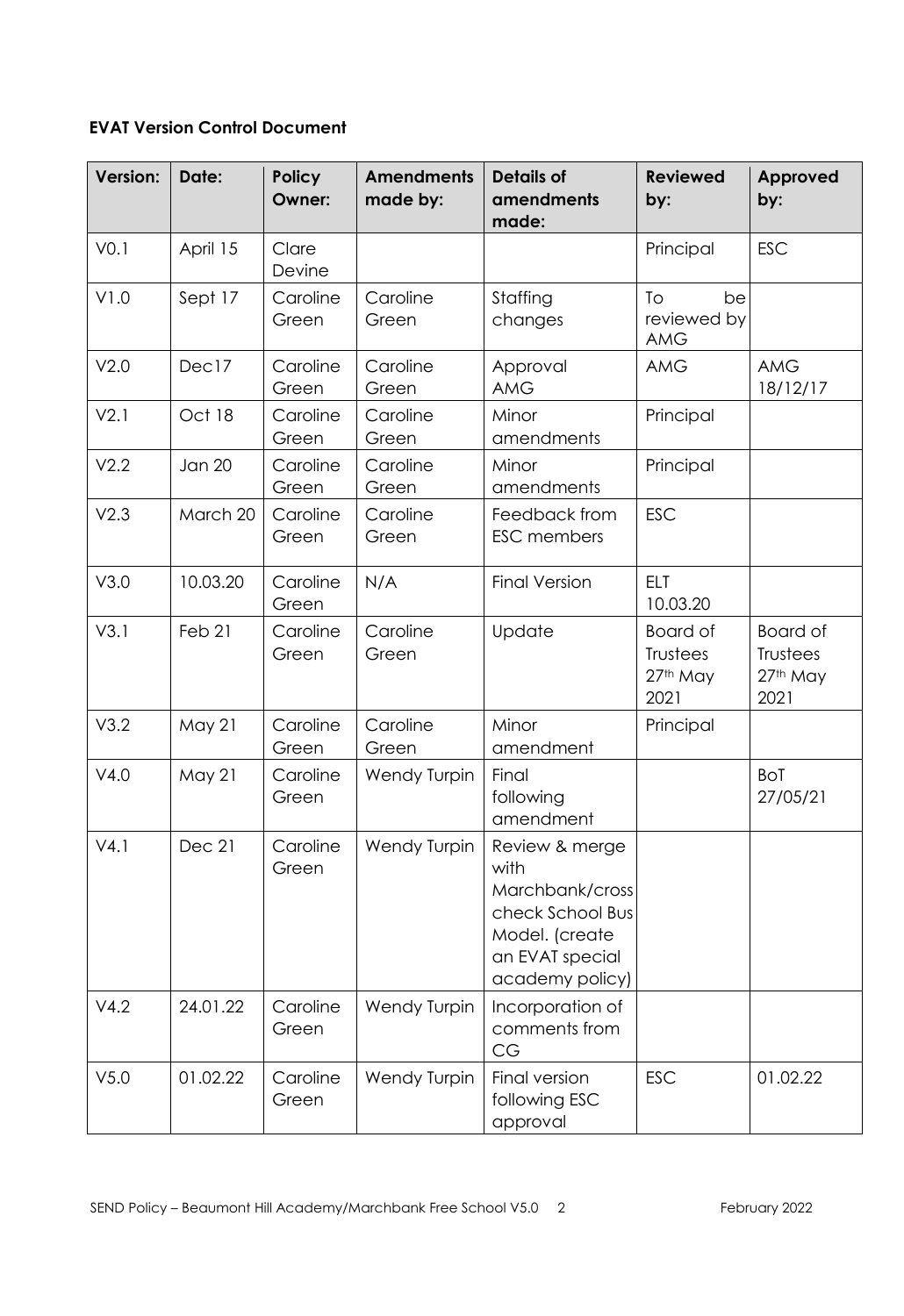#### **Monitoring and Review**

This policy will be reviewed **annually** by the Policy Owner.

The scheduled review date for this policy is: **February 2023**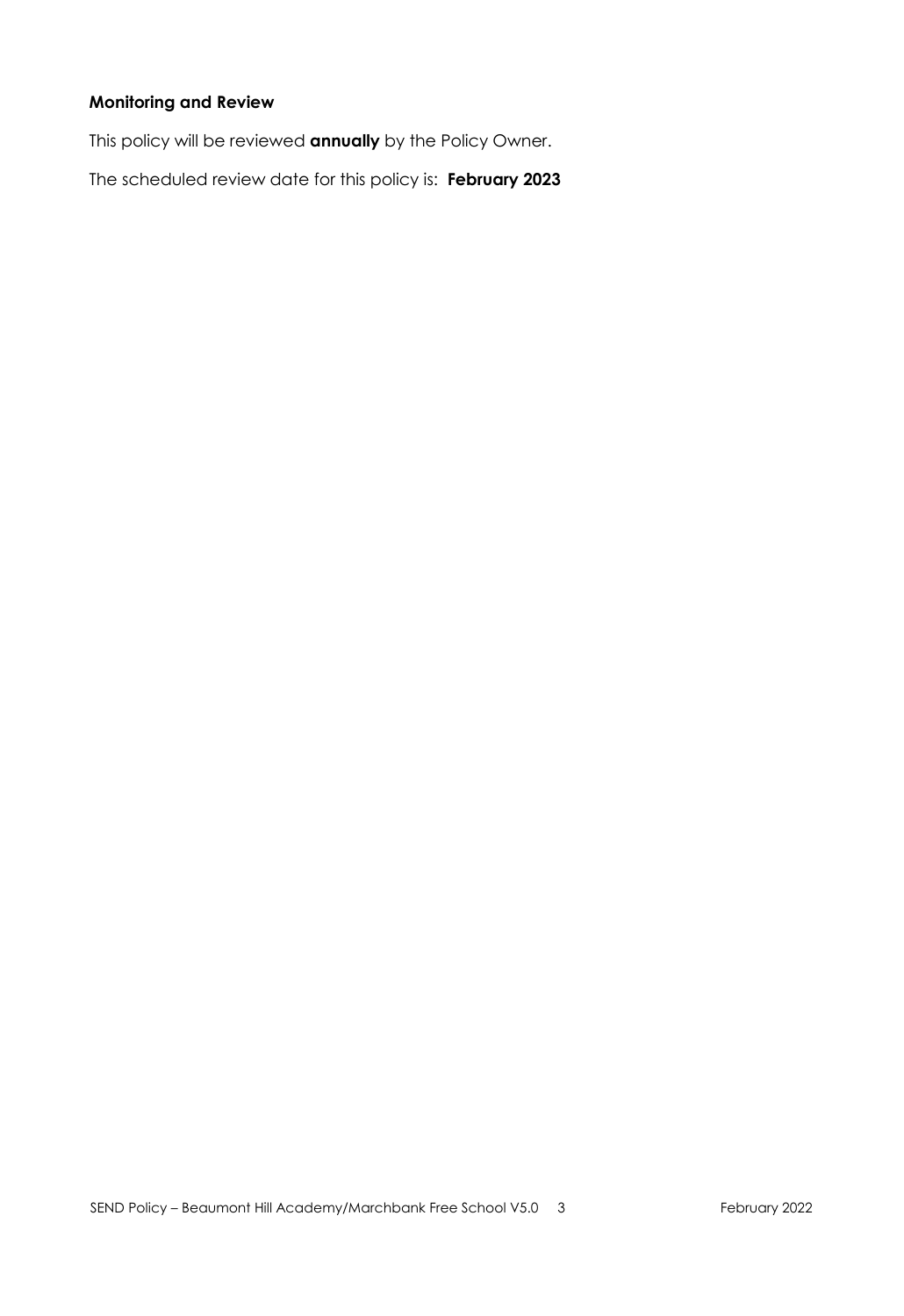

At The Education Village Academy Trust, all children, young people and adults are valued both as individuals and as part of the wider Trust community. We aim to provide a safe, happy and caring environment within which everyone can thrive.

#### **Core values**

Our Trust's activities are informed by our core values, which mean that we:

- 1. recognise the *worth* of each *individual* by valuing the personal qualities they demonstrate in their learning, living and working
- 2. recognise the *experiences* of children and young people by valuing the *talents* and *skills* they bring into their schooling, and we commit to ensuring that schooling enhances these talents and skills
- 3. embrace *difference* and *harmony* by valuing *diversity*
- 4. display *integrity* and *authenticity* by valuing *openness*, *trust*, *fairness*, *honesty* and *respect* for all people
- 5. foster *ambition, high aspirations* and *independent* spirit by valuing each individual's abilities, aptitudes and desire to create, explore and grow
- 6. commit to *hard work* and *high standards* in provision, behaviours and outcomes
- 7. help, support and enable others by valuing *relationships* with all stakeholders, being *emotionally intelligent*, building *resilience* and being *forward-looking*
- 8. acknowledge the role of *networks* by valuing the ways in which people can live together, collaborate and make positive contributions as *citizens*
- 9. acknowledge the place of school in the *community*, including the broader *global* community, by valuing the essential nature of the relationship between schools and the social and economic environments in which they operate

#### **This policy, and its associated procedures and protocols, are based on these key principles.**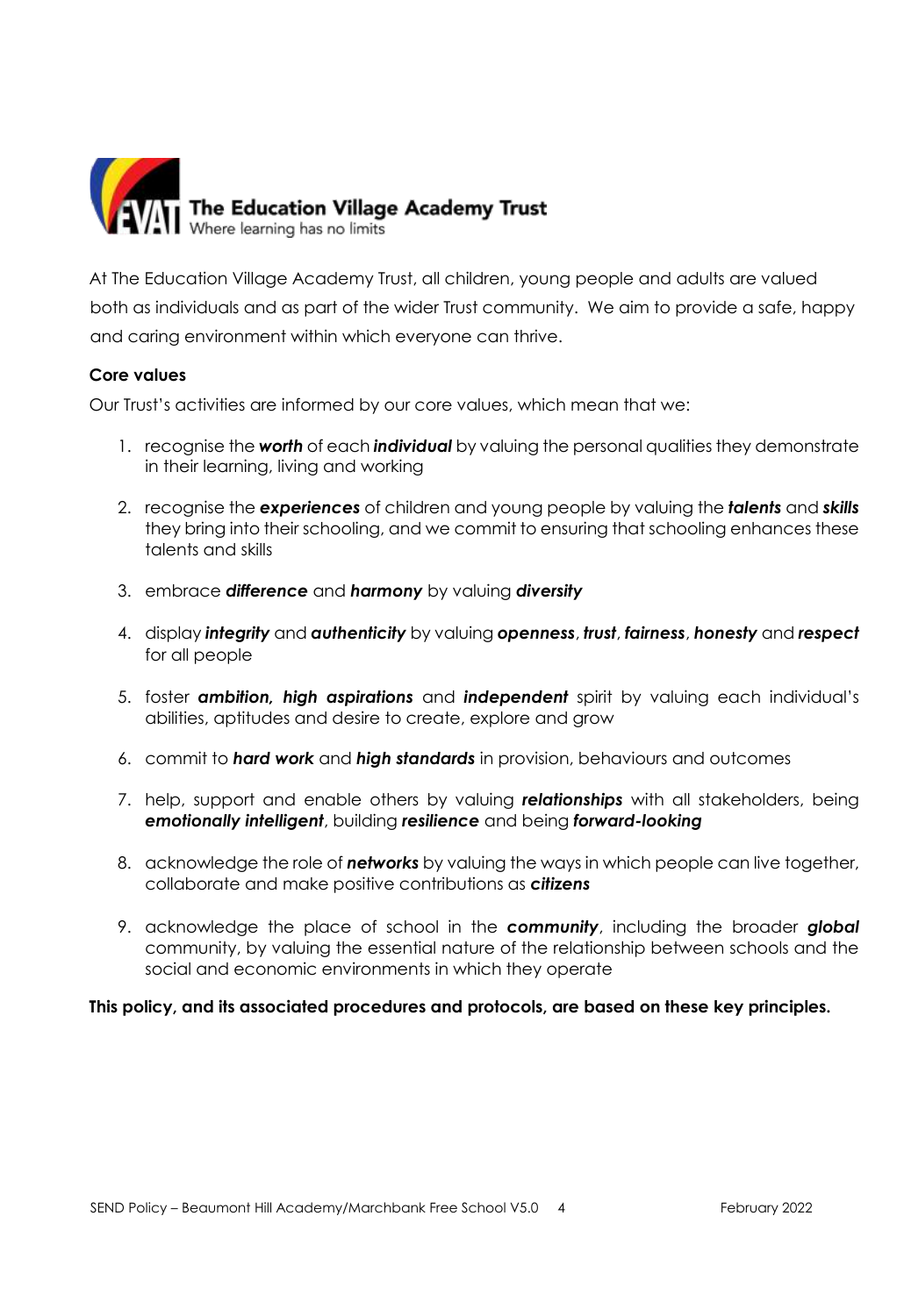### Contents

Where reference is made to an 'Academy' or a 'School' the intention is that the policy is universal and applies to both.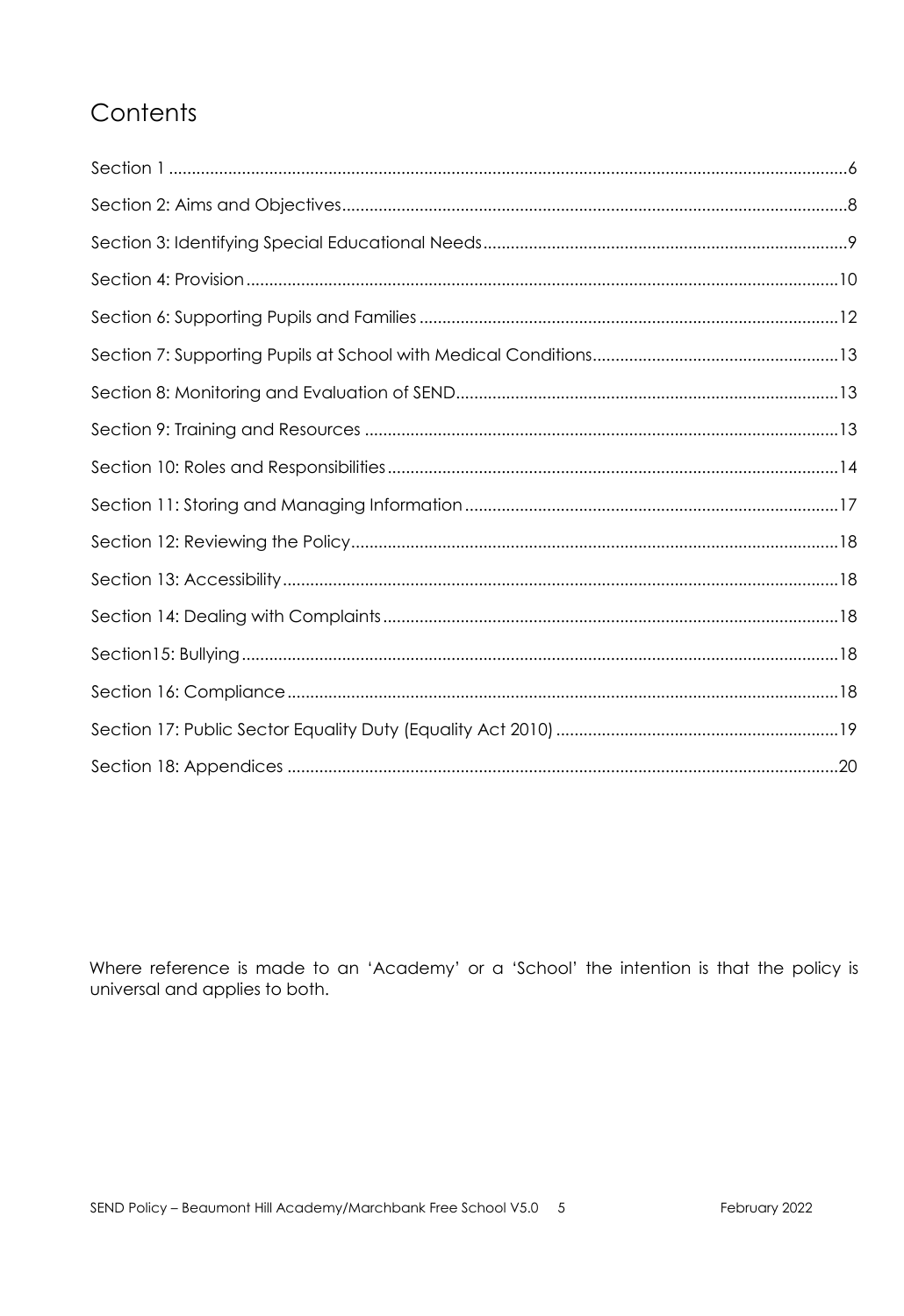#### <span id="page-5-0"></span>**Section 1:**

This policy has due regard to all relevant legislation including, but not limited to, the following:

- · Children and Families Act 2014
- · Health and Social Care Act 2012
- · Equality Act 2010
- · The Equality Act 2010 (Disability) Regulations 2010
- · Education Act 1996
- · Education Act 2002
- · Mental Capacity Act 2005
- · Children Act 1989
- · The Special Educational Needs and Disability (Amendment) Regulations 2015
- · The Special Educational Needs (Personal Budgets) Regulations 2014
- · The Special Educational Needs and Disability (Detained Persons) Regulations 2015
- · Local Government Act 1974
- · Disabled Persons (Services, Consultation and Representation) Act 1986
- · Data Protection Act 2018
- · The UK General Data Protection Regulation (GDPR)

#### **Special Educational Provision at The Education Village Academy Trust (EVAT)**

*EVAT has two special Education Provisions; Beaumont Hill Academy and Marchbank Free School:*

#### **Beaumont Hill Academy**

Beaumont Hill Academy is a large all age school catering for children with special needs. There are four broad categories of SEN:

- 1. Communication and interaction
- 2. Cognition and learning
- 3. Social, emotional and mental health
- 4. Physical and sensory.

We cater for students in each of these categories.

Beaumont Hill is co-located with Springfield primary academy and Haughton secondary academy in the Education Village in Darlington. This provision affords significant opportunities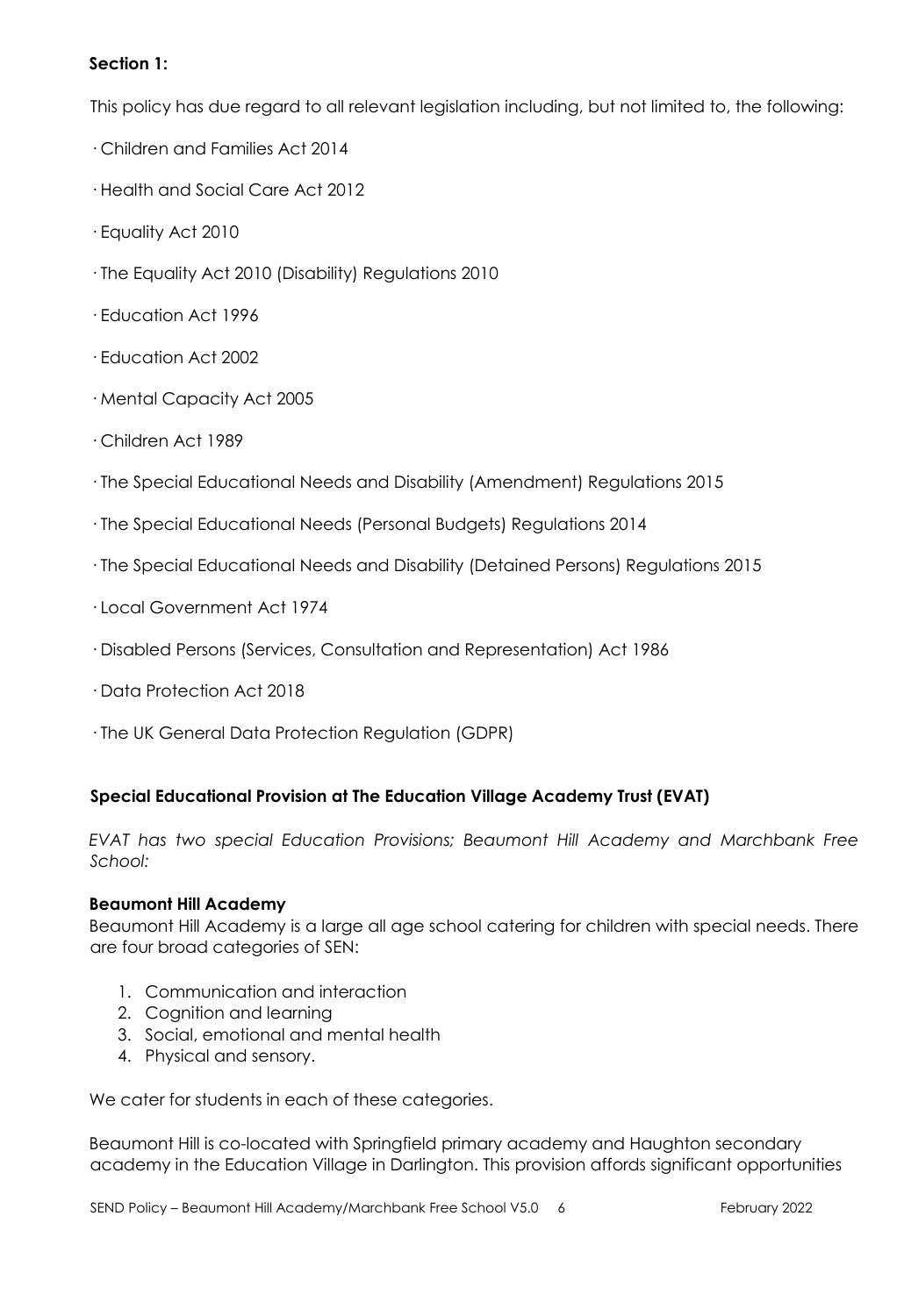to blend specialist resources and teaching with opportunities for inclusion. Every child in Beaumont Hill is unique and we have high expectations for all of our children. We aim to help our children develop into self-assured, confident, happy, positive young people. Our ethos starts with a focus on each individual starting with a clear understanding of their unique needs and building a pathway to support their progression through school.

Every teacher will be skilled in 'Quality First Teaching': this means that teachers will assess, plan and teach all children at the level which allows them to make progress with their learning across a broad and balanced curriculum.

Every parent and carer is invited to be involved in their child's education and to be part of the process of reviewing progress and provision. Parents' aspirations and hopes for their child are critical to our planning.

#### **Marchbank Free School**

Marchbank School is a provision for pupils with Social, Emotional and Mental Health needs (SEMH) and associated difficulties including ODD, ADD, ADHD, attachment disorder and sensory processing difficulties. Increasingly, pupils accessing the provision have a diagnosis of Autism Spectrum Disorder. Marchbank School provides education for pupil's from Year 1 to year 6 and is committed to providing an appropriate and high quality education to all children.

We provide a broad and balanced curriculum for all our pupils with Special Educational Needs and ensure full curriculum entitlement and access. We are committed to a maximum integration commensurate with meeting individual needs, the highest quality of education for all pupils and the efficient use of resources.

Marchbank Free School offers full time education within a specialist setting for children who have diagnosed SEMH.

It is the broad aim of the school to support a pupil working towards reaching his/her personal, social and academic potential. This is through the careful implementation school's curriculum, whilst addressing the personal and social needs of the individual.

It is the aim of the school to meet the special educational needs as specified in a pupil's Education, Health and Care Plan (EHCP) through making available the provision detailed. Progress towards achieving set objectives, which form part of every pupil's individual programme of educational support, is through the effective implementation of this policy.

As all Marchbank pupils have been assessed and have an EHCP (or are undergoing assessment) this policy is of paramount importance and determines the nature and implementation of other school objectives, e.g. organisation, group size, content and presentation of the curriculum, resourcing, staff development and skills, links with parents and other agencies, assessment, monitoring and reviewing, etc.

However, the school does not see its role as merely modifying pupil's behaviour in school in order to provide access to the classroom curriculum, but through our provision we aim to affect a more fundamental change, which will develop the individual's personal resources and social awareness in order to cope with the demands and expectations of the wider community.

The primary pupil need for which Marchbank Free School caters is that of social, emotional and mental health difficulties which adversely affects learning and contributes to underachievement. In addition, many of our children experience specific areas of learning difficulty or require additional educational support because they are of low ability.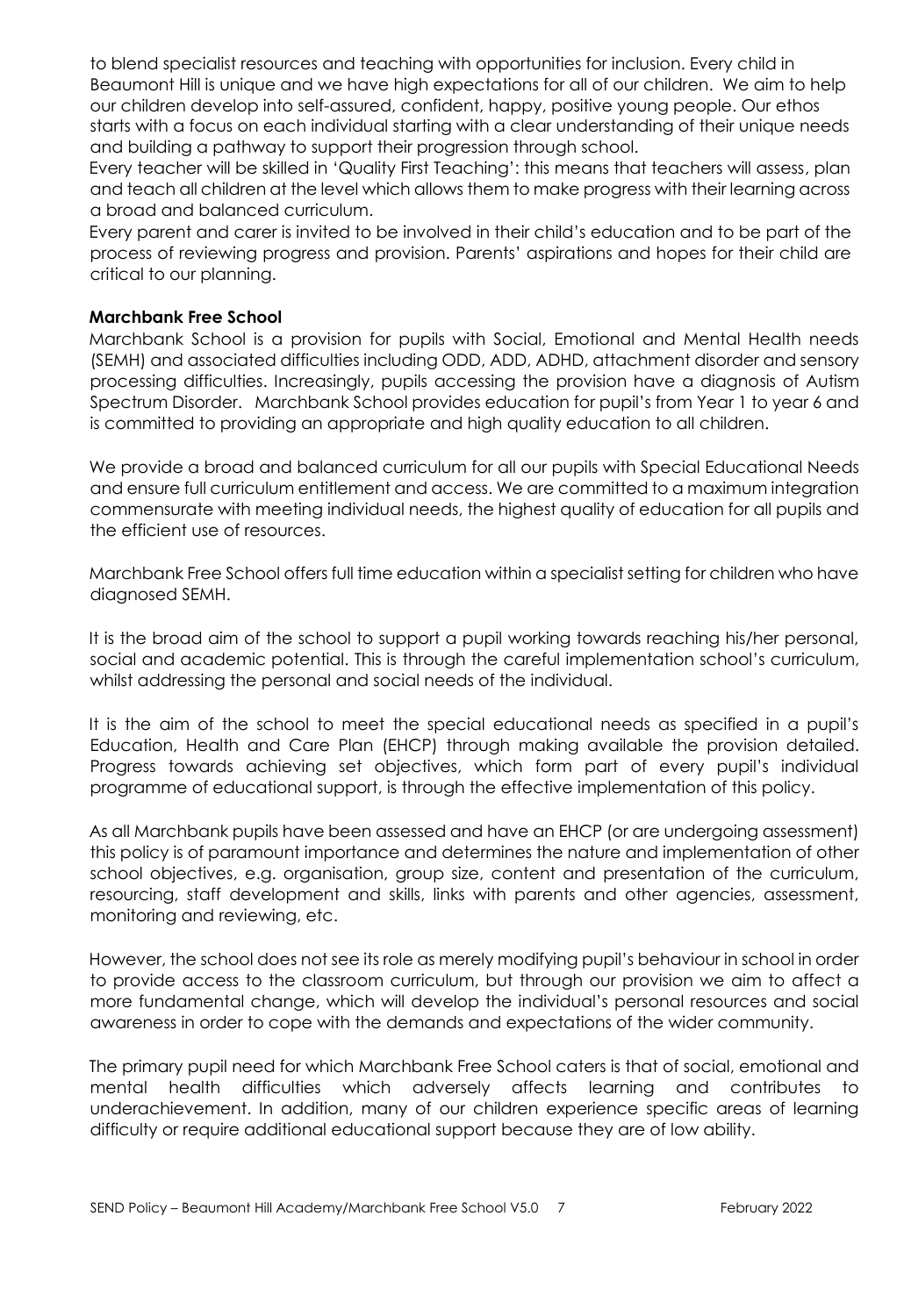This policy has been developed in conjunction with the leadership team, staff and governors at Beaumont Hill Academy and Marchbank Free School.

#### <span id="page-7-0"></span>**Section 2: Aims and Objectives**

#### **Aims:**

**Beaumont Hill** is an all age academy for children with a range of specialist needs in their cognition, learning or behaviour. Our aim is to ensure that we prepare young people successfully for the challenges of the 21<sup>st</sup> century. For some of our students this will mean preparation for working life and independent living; for others it will mean a positive transition to planned dependency.

Academic success is valued at all levels of performance and we want to encourage the highest progression possible for all our children and young people. Learning is celebrated in all its forms. We aim to develop students who know how to act responsibly, and who become more independent as they grow older. We want our students to have opportunities for a range of rich and varied experiences to build knowledge, skills and abilities.

**Marchbank Schoo**l is a provision for pupils with Social, Emotional and Mental Health needs (SEMH) and associated difficulties including ODD, ADD, ADHD, attachment disorder and sensory processing difficulties. Increasingly, pupils accessing the provision have a diagnosis of ASD. Marchbank School provides education for pupil's from Year 1 to year 6 and is committed to providing an appropriate and high quality education to all children.

We provide a broad and balanced curriculum for all our pupils with Special Educational Needs and ensure full curriculum entitlement and access. We are committed to a maximum integration commensurate with meeting individual needs, the highest quality of education for all pupils and the efficient use of resources.

In respect of meeting the needs of pupils with severe social, emotional and mental health difficulties and associated disabilities, our provision offers small class groups with comparatively high staff/pupil ratios, along with an experienced staff team of teachers and specialist teaching assistants. We aim to foster a nurturing approach across the whole school.

Teachers and teaching assistants are experienced in meeting the needs of pupils with social, emotional and mental health difficulties and all staff are trained in Team Teach to intermediate level (Positive Physical Intervention).

#### **Objectives:**

- Working within the Code of Practice we will assess, identify and plan an educational programme that meets the needs of each child.
- We will monitor progress, record and report to parents.
- We will secure the involvement of multidisciplinary professionals in a coherent way We will comply with statutory responsibilities to review plans, secure guidance and plan for transitions effectively.
- We will ensure that all of our staff are trained appropriately and supported in their continuing professional development in special educational needs.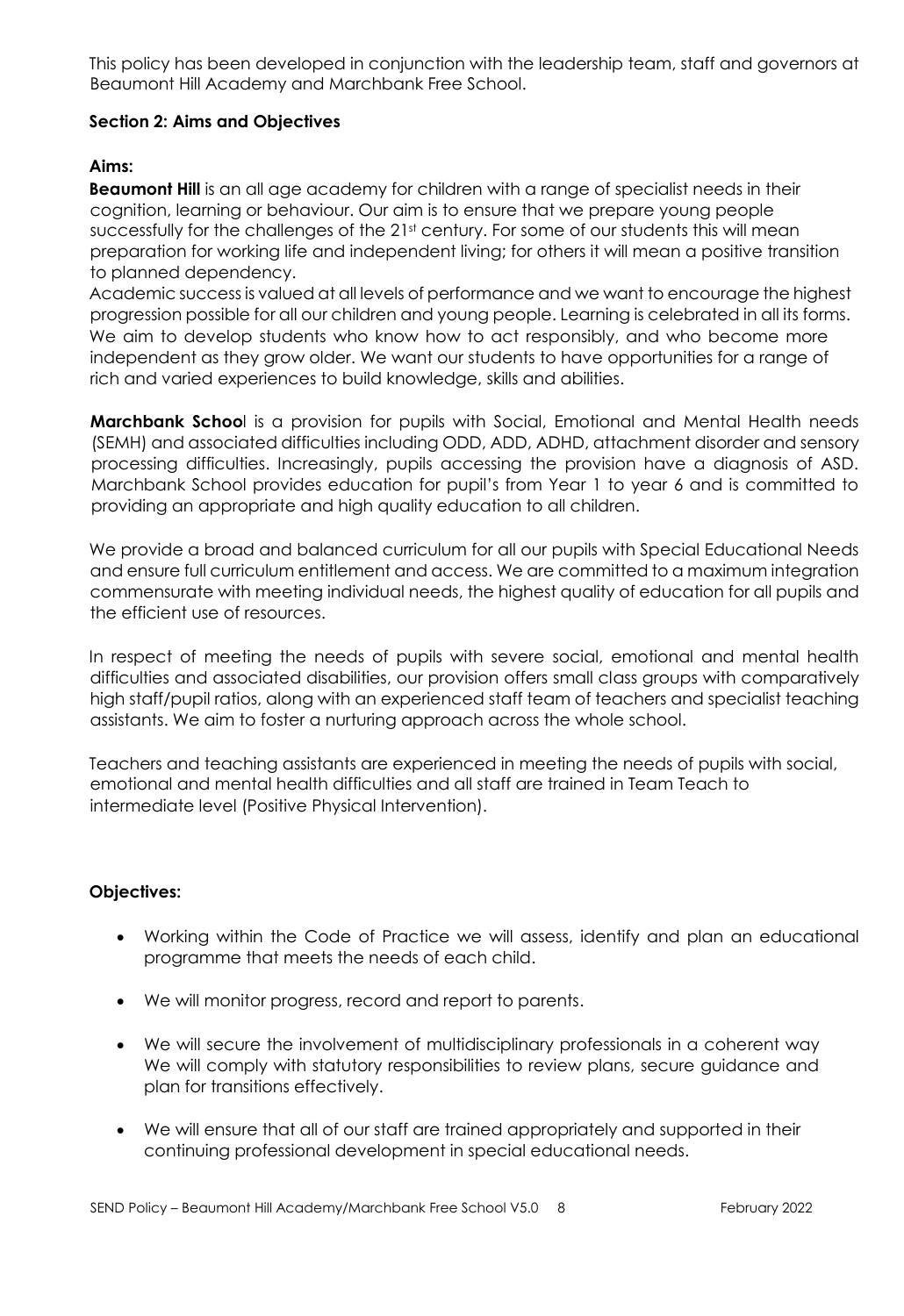• We will provide advice and support where it is requested.

#### <span id="page-8-0"></span>**Section 3: Identifying Special Educational Needs**

For this policy, a pupil is defined as having SEND if they have a:

· Significantly greater difficulty in learning than most others of the same age.

· Disability or health condition that prevents or hinders them from making use of educational facilities used by peers of the same age.

Under the Equality Act 2010, a disability is a physical or mental impairment which has a longterm and substantial adverse effect on a person's ability to carry out normal day-to-day activities.

The school reviews how well equipped we are to provide support across the following areas:

- · Communication and interaction
- · Cognition and learning
- · Social, emotional and mental health difficulties
- · Sensory and physical needs

Communication and interaction

Pupils with speech, language and communication needs (SLCN) have difficulty in communicating with others, often because they have difficulty saying what they want, they cannot understand what is being said to them, or they do not understand or use social rules of communication.

The schools recognises that:

· Pupils with Autism Spectrum Disorder (ASD), including Asperger's Syndrome and Autism, can have particular difficulties with social interaction.

· The profile for every pupil with SLCN is different and their needs may change over time. They may have difficulty with one, some, or all the different aspects of speech, language or social communication at different times of their lives.

For the purposes of clarity the following categories may have an impact on progress and attainment, but do not constitute SEN:

**Disability** Attendance and Punctuality Health and Welfare English as an additional language EAL Being in receipt of the Pupil Premium Grant Being a Looked After Child or Previously Looked After Being a child of Serviceman/woman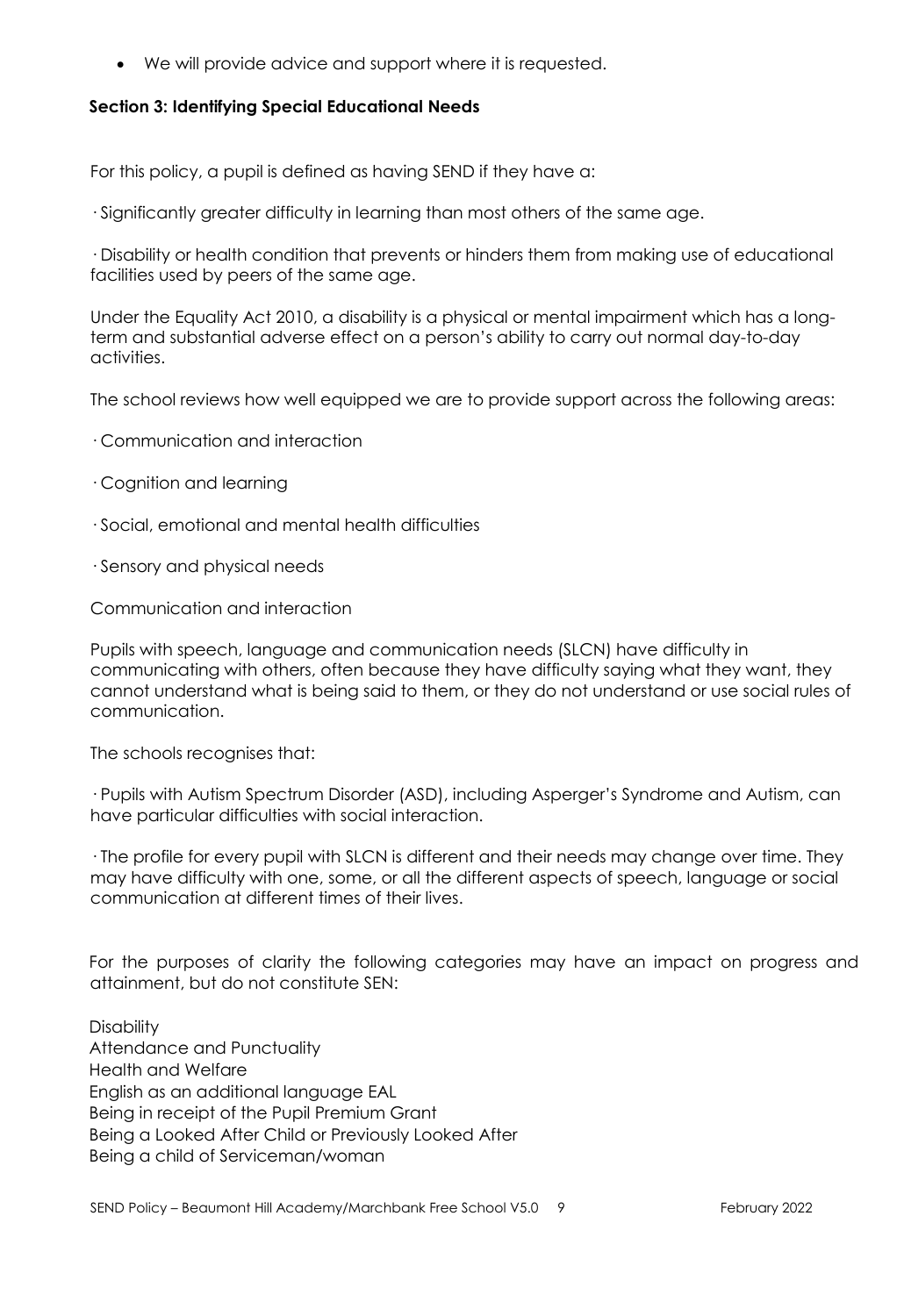The four categories of Special Educational Need are:

- Communication and interaction
- Cognition and learning
- Social, emotional and mental health **D**
- Physical and sensory.

All children in Beaumont Hill and Marchbank Free School have a statement or Education, Health and Care (EHC) plan. Generally, these plans are instituted when a child's achievements are so significantly below their peers that a special school provision is required.

The EHC Plan is a document drawn up by the local authority following consultation with health professionals, school staff, parents and multi-disciplinary professionals where required. The planning meeting will record the child's strengths, their dreams and aspirations as well as the barriers they may face. Following the meeting, the LA will produce the EHC Plan which will record the decisions made at the meeting.

The EHC Plan is the key document for determining the outcomes for the child and the type of provision required to meet these outcomes. The plan will identify which specialist services may need to be involved and it identifies the parents' views and aspirations.

#### <span id="page-9-0"></span>**Section 4: Provision**

Once a child has a place in Beaumont Hill Academy or Marchbank Free School they are assigned a class group and a tutor. The tutor will establish a clear analysis of the pupil's needs drawing on:

- prior teacher assessment and experience of the pupil I pupils progress, attainment, and behaviour.
- individual's development in comparison to their peers
- the views and experience of parents
- the views of other professionals

#### **Assessments will use a combination of the following:**

- standardised tests
- criterion referenced assessments checklists
- profiling tools e.g. for behaviour, SLCN
- observation schedules and prompt sheets
- screening assessments e.g. dyslexia
- specialist assessments e.g. SALT, EP, OT etc.

From the information gathered children will be placed in a class according to their prime need, where they will have access to the relevant classroom setting and resources.

The class tutor has overall responsibility for the planning and co-ordination of the total package of educational provision. This member of staff ensures that educational outcomes from the EHC Plan are identified and incorporated into learning. The tutor is also the coordinator for all of the involvement of other agencies and takes a lead in liaising with parents and carers.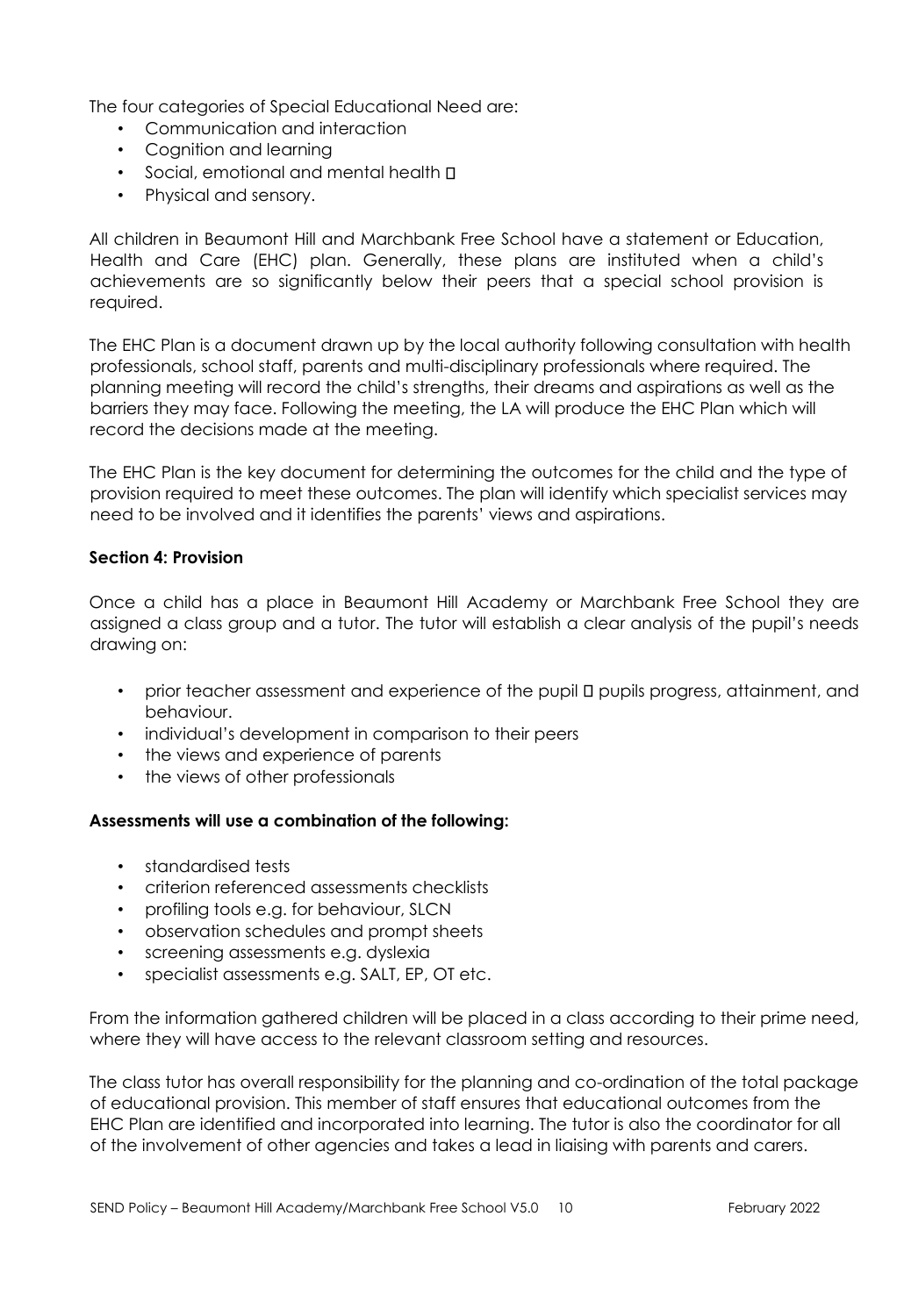In Beaumont Hill Academy and Marchbank Free School progression data is collected termly. Where a child is failing to meet their stated outcomes curriculum adaptations will be implemented.

#### **Teaching and Learning**

High quality teaching, differentiated for individual pupils, is the first step in responding to pupils who have SEN*.* All our teachers are familiar with, and adhere to the Assess, Plan, Do, Review model of teaching. They are highly trained and skilled practitioners specialising in the provision of special education. Similarly, Teaching Assistants who work alongside teachers in the classroom are skilled in assisting children to reach their challenging targets, but without fostering a learned dependence on an adult.

Targets for pupils at are deliberately challenging in the attempt to close the attainment gap between the pupil and their peers. Interventions are often crucial in closing these gaps, so are monitored closely by the class teacher. When considering an intervention, we look first at the pupil's profile of learning in order that we can select the intervention which is best matched to the pupil.

When we seek to involve other professionals such as the Speech and Language Therapist or Educational Psychologist we secure parental agreement prior to the referral.

Beaumont Hill Academy and Marchbank Free School directly employ the services of:

- Speech & Language Therapist
- Educational Psychologist
- Occupational Therapist
- Family Support Worker/ Early Help workers/ Family Wellbeing Team
- Careers Education, Information, Advice and Guidance Consultant

In addition works in co-operation with all agencies that are involved in the welfare of the child, for example children's services, the Clinical Commissioning Group (CCG), Darlington Safeguarding Partnership, Child and Adolescent Mental Health Services (CAMHS) and Children's Front Door, Social Services, Consultant Paediatricians, Orthotics specialists, Youth Offending Team, Darlington Against Disability Team.

The school receives regular visits from the educational psychologist who provides the school with advice through consultation, conducting assessments and attending Annual Reviews when requested,

Marchbank Free School works closely with speech and language therapist, occupational therapist consultancy and Home to School Liaison officer.

It is our general philosophy that if progress is to be made with children with severe social, emotional and mental health difficulties, then it is important to deal with the whole child rather than just the child in the classroom.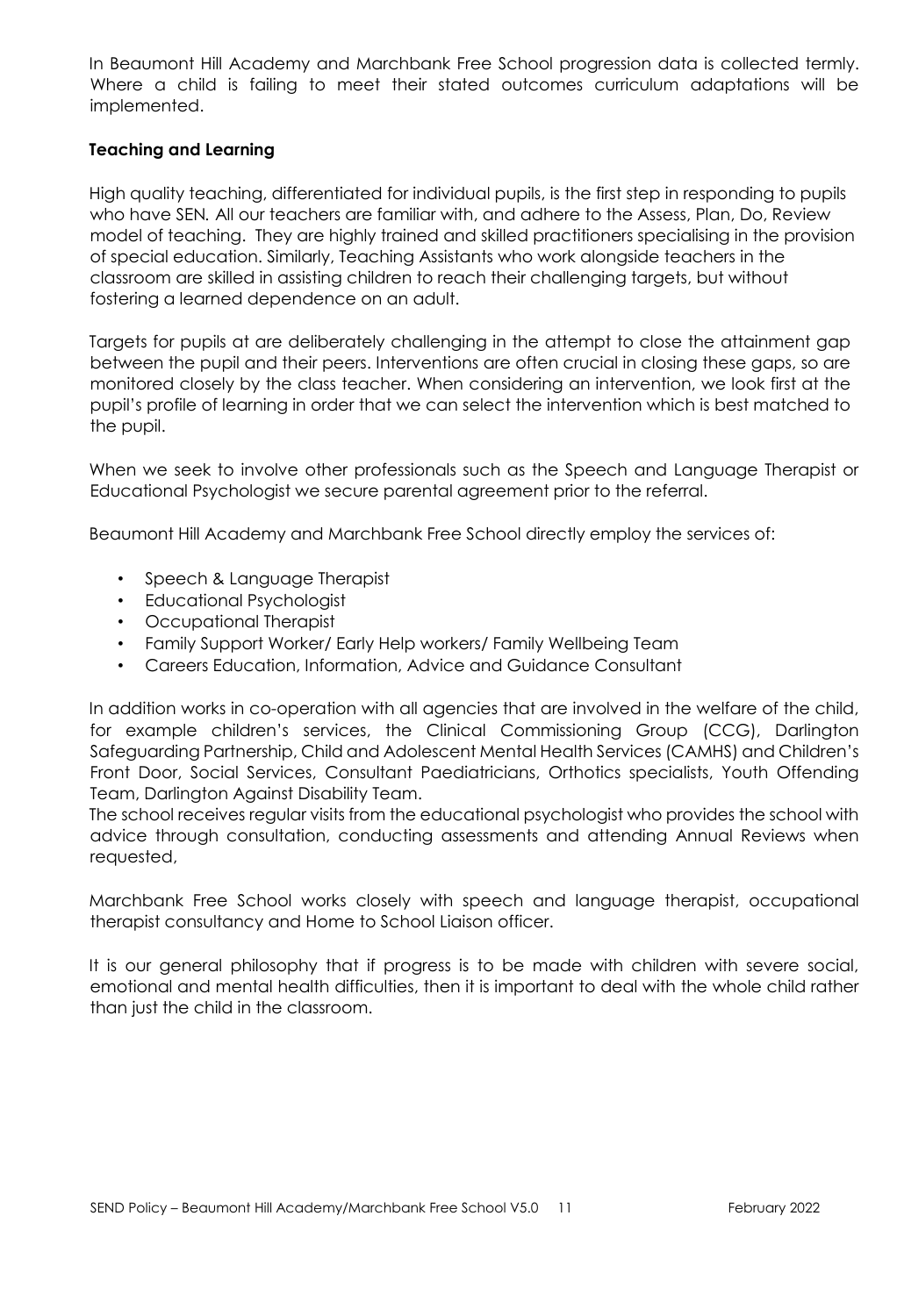#### **Transition Arrangements**

#### **Transition into school:**

We understand how difficult it is for children and parents as they move into a new class or a new school and will do what we can, according to the individual needs of the child, to make transitions between classes as smooth as possible.

This may include, for example:

- additional meetings for the parents and pupil with the new teacher
- additional visits to the classroom environment in order to identify location and resources
- opportunities to take photographs of key people and places in order to make a transition booklet.
- for some pupils such as those with ASD there will be enhanced transition arrangements tailored to meet individual needs.

#### **Transition to Secondary:**

Transition reviews for Year 6 pupils are held, where possible, in the Summer Term of Year 5 or the Autumn term of Year 6. Secondary school teachers are invited to Annual Review meetings where information exchange and planning can occur. Additional transition arrangements may be made at these reviews e.g. extra visits, travel etc.

#### **After Y11 (Beaumont Hill only):**

Transition planning for the end of Y11 will begin in Year 9 and will be based on a clear understanding of student and parental aspirations. This process will be supported by advice and guidance from Careers Officers.

On leaving Beaumont Hill Academy students have a range of options which are determined by the realistic assessment of their potential. Some students will stay on at Carlbury College, others will go to local Colleges and others will secure work or apprenticeships.

#### **Section 5: Criteria for Exiting the SEN Register/Record**

Every student in Beaumont Hill and Marchbank have a formal annual review. At this review, which parents and students are invited to attend, discussion around progress will be used to assess the appropriateness of the placement. If either school staff or parents want to review the placement or seek to exit the SEN register the views will be recorded and referred to the Local Authority for further discussion.

#### <span id="page-11-0"></span>**Section 6: Supporting Pupils and Families**

There are a number of information sites for parents which document the range of services in regard to special educational needs.

The Local Offer describes what is available within the authority to support children with special educational needs.

The Local Offer description of the provision at Beaumont Hill Academy is identified in Appendix 1 and can be found on the web site[:](https://www.educationvillage.org.uk/beaumont-hill-academy/information/local-offer/) **[https://www.educationvillage.org.uk/beaumont](https://www.educationvillage.org.uk/beaumont-hill-academy/information/local-offer/)[hillacademy/information/local-offer/](https://www.educationvillage.org.uk/beaumont-hill-academy/information/local-offer/)**

The Local offers also describes links with other agencies to support the family and pupil Admission arrangements for Beaumont Hill are identified in the Admissions Policy which can be found on the web page: **[https://www.educationvillage.org.uk/beaumont-hill-](https://www.educationvillage.org.uk/beaumont-hill-academy/parents-and-carers/bhaadmissions/)**

SEND Policy – Beaumont Hill Academy/Marchbank Free School V5.0 12 February 2022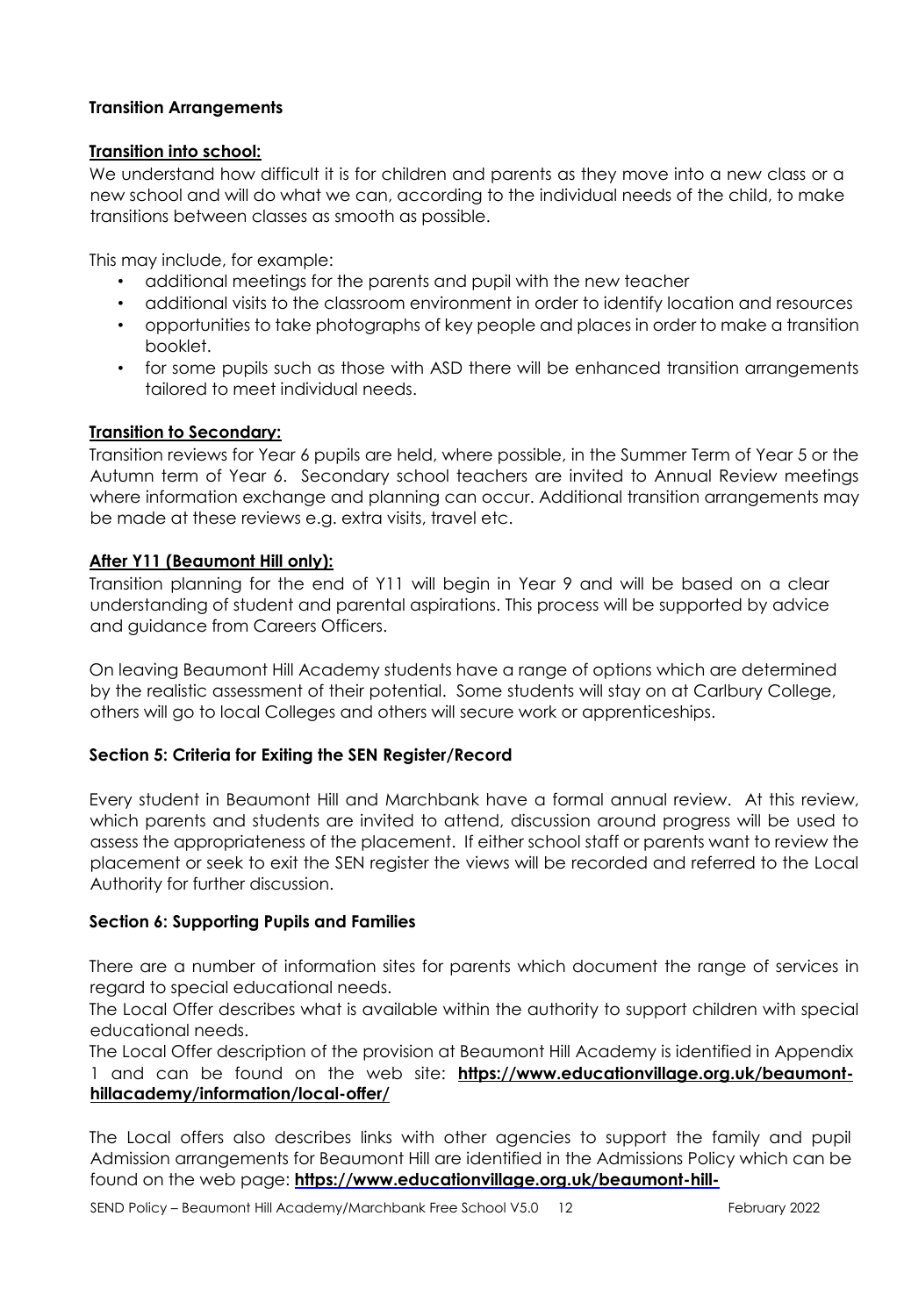#### **[academy/parents-and-carers/bhaadmissions/](https://www.educationvillage.org.uk/beaumont-hill-academy/parents-and-carers/bhaadmissions/)**

Admission arrangements for [Marchbank Free School are identified in the Admissions Policy](https://www.educationvillage.org.uk/site_assets/files/Marchbank%20admissions%20doc.pdf)  [doc.pdf \(educationvillage.org.uk\)](https://www.educationvillage.org.uk/site_assets/files/Marchbank%20admissions%20doc.pdf)

The Accessibility Plan can be found on the website**:** 

**[https://www.educationvillage.org.uk](https://www.educationvillage.org.uk/beaumont-hill-academy/information/BHA-SENDReport/)** Access arrangements are those plans which are put into place to ensure that our students are able to access exams and other assessments. or directly from the special educational needs co-ordinator.

#### <span id="page-12-0"></span>**Section 7: Supporting Pupils at School with Medical Conditions**

We recognise that students with medical conditions should be properly supported so that they have full access to education, including school trips and physical education. Some children with medical conditions may also be disabled and where this is the case the school will comply with its duties under the Equality Act 2010.

All of our students also have special educational needs (SEN) and will have a statement, or Education, Health and Care (EHC) plan which brings together health and social care needs, as well as their special educational provision.

Our arrangements to support students with medical conditions can be found in our policy 'Supporting Children with Medical Conditions. .

The designated person for managing the schools' responsibility for meeting the medical needs of pupils is the Executive Principal, Caroline Green.

#### <span id="page-12-1"></span>**Section 8: Monitoring and Evaluation of SEND**

We regularly evaluate our provision using a range of tools and strategies:

- school evaluation document written by schools leaders which assesses the quality of the provision
- teaching is monitored every term
- student progress is monitored every half term
- formal questionnaires are sent to all staff, all pupils and all parents every year
- governors scrutinise school performance and practices every term.

Using the data from these audits our monitoring arrangements promote an active process of continual review and improvement of provision and outcomes for all students.

#### <span id="page-12-2"></span>**Section 9: Training and Resources**

In order to maintain and develop the quality of teaching and curriculum provision to respond to the strengths and needs of all pupils, all staff are required to undertake training and development activities and Beaumont Hill Academy has an annual training budget to address the training needs of all staff.

There are a number of mandatory areas with which staff need to be compliant such as safeguarding, physical interventions, medical updates, lifting & handling etc.

In addition, there is a programme of training opportunities both within Beaumont Hill and Marchbank and the wider trust which allow staff to upgrade their skills across the whole dimension of special educational needs provision. Such training will include sessions such as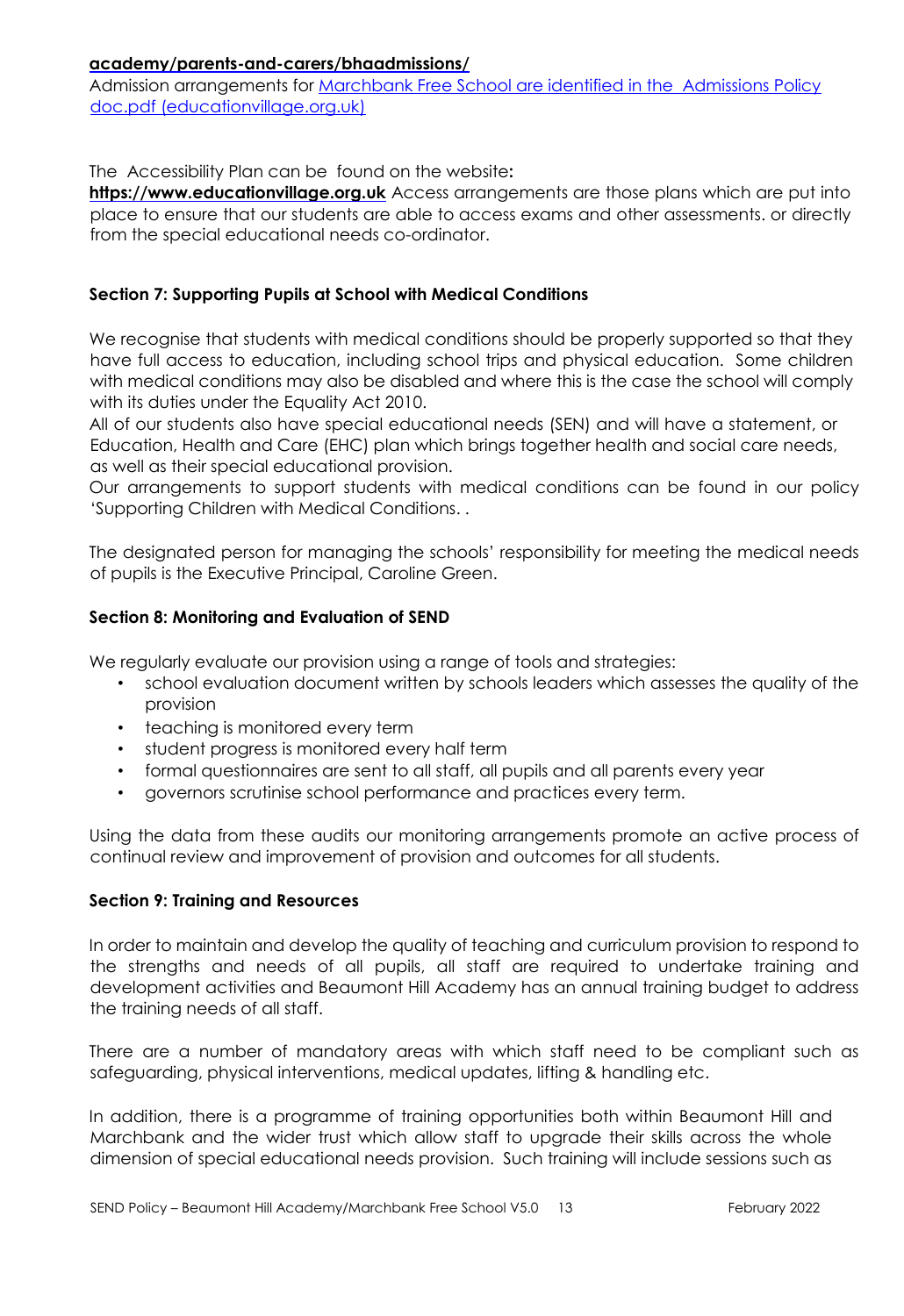sensory profiling, literacy across the curriculum, leadership and management, developing communication outcomes, epilepsy management etc.

All teachers and support staff undertake induction on taking up a post. This is to explain the systems and structures in the school. It is complemented by future training which is tailored to match career expectations and school needs. Training logs are maintained on all staff.

Many of our training sessions are delivered in-house by our own experts and where this is not possible staff are encouraged to attend training or conferences across the region and nationally. Many staff belong to local networking groups and contribute to the development of curriculum and assessment policies development.

#### <span id="page-13-0"></span>**Section 10: Roles and Responsibilities**

#### **Role of the school Educational Standards Committee (ESC)**

- it is the statutory duty of the governors to ensure that the academies follow their responsibilities to meet the needs of children with SEND following the requirements of the Code of Practice 2014
- to have regard to the SEND Code of Practice and oversee the implementation of the reform and provide strategic support to the head teacher
- to publish information on the school's websites about the implementation of the governing body's policy for pupils with SEN.
- To cooperate with the local authority in relation to the school being named in an EHC plan.
- to ensure that arrangements are in place in schools to support pupils at school with medical conditions.
- appoint a member of the Governor team as SEND lead
- consider their strategic approach to meeting SEN in the context of the total resources available, including any resources targeted at particular groups, such as the pupil premium
- must publish information about the arrangements for the admission of disabled children, the steps taken to prevent disabled children being treated less favourably than others, the facilities provided to assist access of disabled children, and their accessibility plans.

#### **Role of the Principal, Head of School and Senior Leadership team:**

· Ensuring that those who are teaching or working with pupils with SEND are aware of their needs and have arrangements in place to meet them.

· Ensuring that teachers monitor and review pupils' progress during the academic year.

· Cooperating with the LA during annual EHC plan reviews.

· Ensuring that the SENCO has sufficient time and resources to carry out their functions.

· Providing the SENCO with sufficient administrative support and time away from teaching to enable them to fulfil their responsibilities.

· Regularly and carefully reviewing the quality of teaching for pupils at risk of underachievement, as a core part of the school's performance management arrangements.

· Ensuring that teachers understand the strategies to identify and support vulnerable pupils.

SEND Policy – Beaumont Hill Academy/Marchbank Free School V5.0 14 February 2022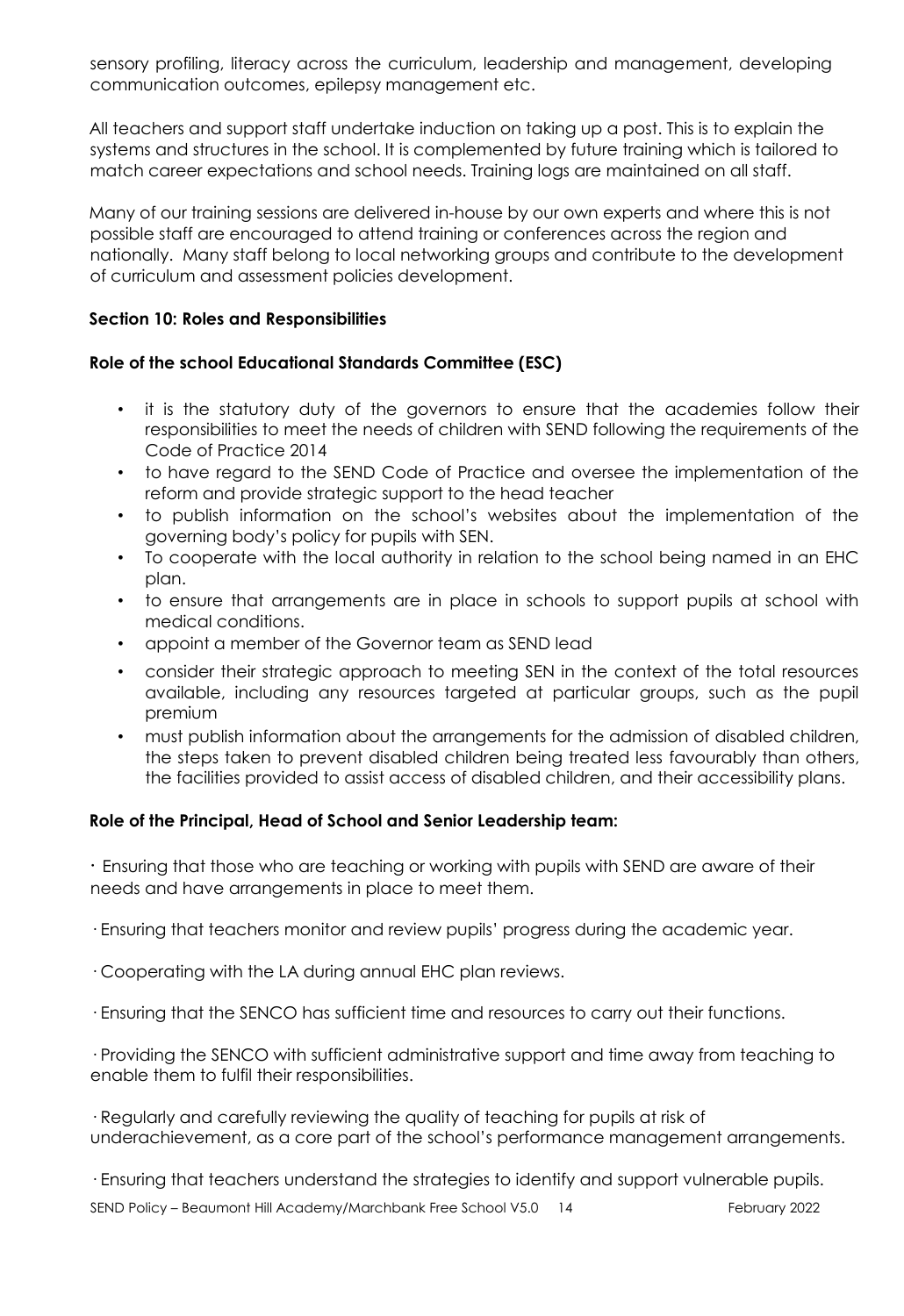· Ensuring teachers have an established understanding of different types of SEND.

· Ensuring that procedures and policies for the day-to-day running of the school do not directly or indirectly discriminate against pupils with SEND.

· Ensuring that pupils with SEND and their parents are actively supported in contributing to needs assessments, and developing and reviewing EHC plans.

· Establishing and maintaining a culture of high expectations and including pupils with SEND in all opportunities available to other pupils.

· Ensuring that the approach to the curriculum includes how it is made accessible for pupils with SEND.

· Consulting health and social care professionals, pupils, and parents to ensure the needs of pupils with medical conditions are effectively supported.

· Keeping parents and relevant teachers up-to-date with any changes or concerns involving a pupil, considering the school's , , ,

· Identifying any patterns in the identification of SEND within the school and comparing these with national data.

· Reporting to the governing board on the impact of SEND policies and procedures, including on pupils' mental health and wellbeing.

· Ensuring that the SENCO is provided with training, with an emphasis on mental health, on an annual basis.

- to take overall responsibility for implementing the SEND reforms
- to ensure that the staff have sufficient time and resources to carry out their functions
- to ensure the wider school community understands the implications of the reforms for whole school improvement (from governors to classroom teachers and teaching assistants).
- to put in place arrangements to ensure parents are regularly engaged in discussions about the progress of their child (at least three times a year) and ensure a process is in place for involving parents and young people in planning and reviewing provision
- to implement CEIAG strategies, develop relationship with post 16 providers and support pupils with SEN with their transition to post 16 education.

#### **Role of the Special Educational Needs Coordinator (SENDCO):**

· Collaborating with the governing board and headteacher, as part of the SLT, to determine the strategic development of the SEND policy and provision in the school.

· The day-to-day operation and implementation of the SEND policy.

· Coordinating the specific provision made to support individual pupils with SEND, including those with EHC

· Liaising with the relevant, designated teachers where LAC have SEND.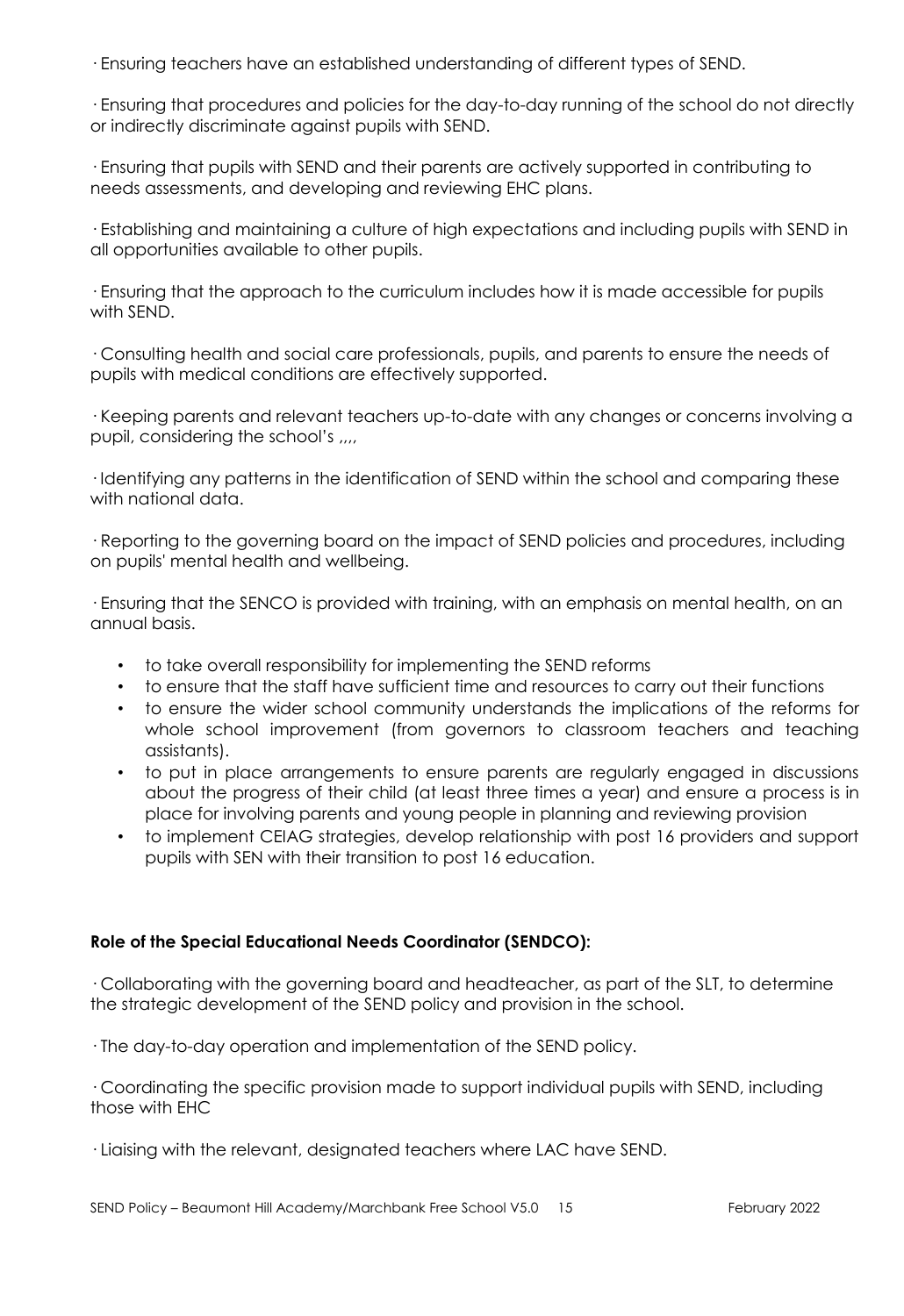· Advising on a graduated approach to providing SEND support.

· Liaising with the parents of pupils with SEND.

· Liaising with early years providers, other schools, educational psychologists, health and social care professionals, and independent or voluntary bodies, as required.

· Being a key point of contact for external agencies, especially the LA and LA support services.

· Liaising with the potential future providers of education to ensure that pupils and their parents are informed about the options, and a smooth transition is planned.

· Drawing up a one-page profile of a pupil with SEND.

· Providing professional guidance to colleagues and working closely with staff members, parents and other agencies, including SEND charities.

· Being familiar with the provision in the Local Offer and being able to work with professionals who are providing a supporting role to the family.

· Ensuring, as far as possible, that pupils with SEND take part in activities run by the school, together with those who do not have SEND.

· Ensuring that the school keeps the records of all pupils with SEND up-to-date, in line with the Trust's GDPR Data Protection Policy.

· Informing the parents of pupils with SEND, who do not have an EHC plan, that SEND provision is being made.

· In collaboration with the Principal/Head of School in identifying any patterns in the identification of SEND within the school and comparing these with national data.

· Participating in training and CPD opportunities, some of which emphasise mental health to a greater extent.

· Providing training to relevant class teachers.

· Supporting teachers in the further assessment of a pupil's particular strengths and weaknesses, and advising on effective implementation of support.

#### **Role of the Designated Safeguarding Lead (DSL):**

· Liaising with the Principal/Head of School to inform them of any issues, especially ongoing enquiries under section 47 of the Children Act 1989 and police investigations regarding pupils with SEND.

· Liaising with the relevant staff on matters of safety, safeguarding and welfare, including online and digital safety regarding pupils with SEND.

· Liaising with the SENCO where appropriate regarding safeguarding concerns for a pupil with SEND.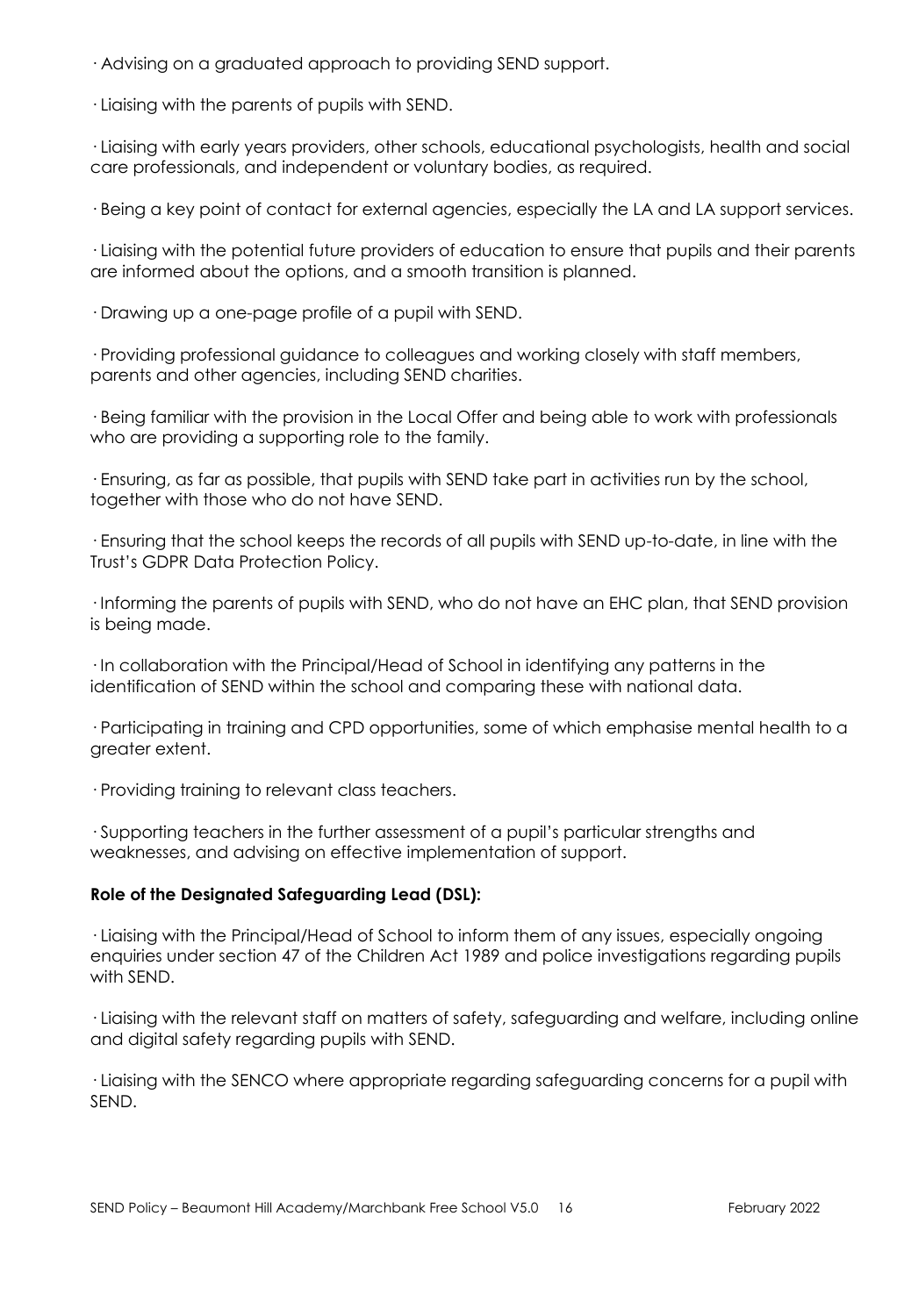· Promoting supportive engagement with parents and/or carers in safeguarding and promote the welfare of pupils with SEND, including where families may be facing challenging circumstances.

· Working with the Principal/Head of School and relevant strategic leads, taking lead responsibility for promoting educational outcomes by knowing the welfare, safeguarding and child protection issues that pupils with SEND are experiencing or have experienced, and identifying the impact that these issues might be having on pupil's attendance, engagement and achievements.

· Recognising the additional risks that pupils with SEND face online, e.g., from online bullying, grooming and radicalisation, and ensuring they have the capability to support pupils with SEND to stay safe online.

#### **Role of Teachers:**

· Planning and reviewing support for pupils with SEND on a graduated basis, in collaboration with parents, the SENCO and, where appropriate, the pupils themselves.

· Setting high expectations for every pupil and aiming to teach them the full curriculum, whatever their prior attainment.

· Planning lessons to address potential areas of difficulty to ensure that there are no barriers to every pupil achieving.

· Ensuring every pupil with SEND is able to study the full national curriculum.

· Being accountable for the progress and development of the pupils in their class.

· Being aware of the needs, outcomes sought, and support provided to any pupils with SEND they are working with.

· Understanding and implementing strategies to identify and support vulnerable pupils with the support of the SENCO.

· Keeping the relevant figures of authority up-to-date with any changes in behaviour, academic developments and causes of concern. The relevant figures of authority include the headteacher.

#### **Role of Teaching Assistants:**

- teachers will work closely with teaching assistants to plan, assess the impact of support and ensure that there are clear links to classroom teaching.
- Teaching assistants will focus their support on the achievement of specific outcomes within the graduated approach to SEN support
- teaching assistants will be aware of pupils' needs, their planned outcomes, the support provided and any teaching strategies or approaches that are required.
- in Beaumont Hill Academy and Marchbank Free School the line managers for teaching assistants are academy Higher Level Teaching Assistants (HLTAs)

#### <span id="page-16-0"></span>**Section 11: Storing and Managing Information**

Please see the Trust's Records Management & Retention Schedule.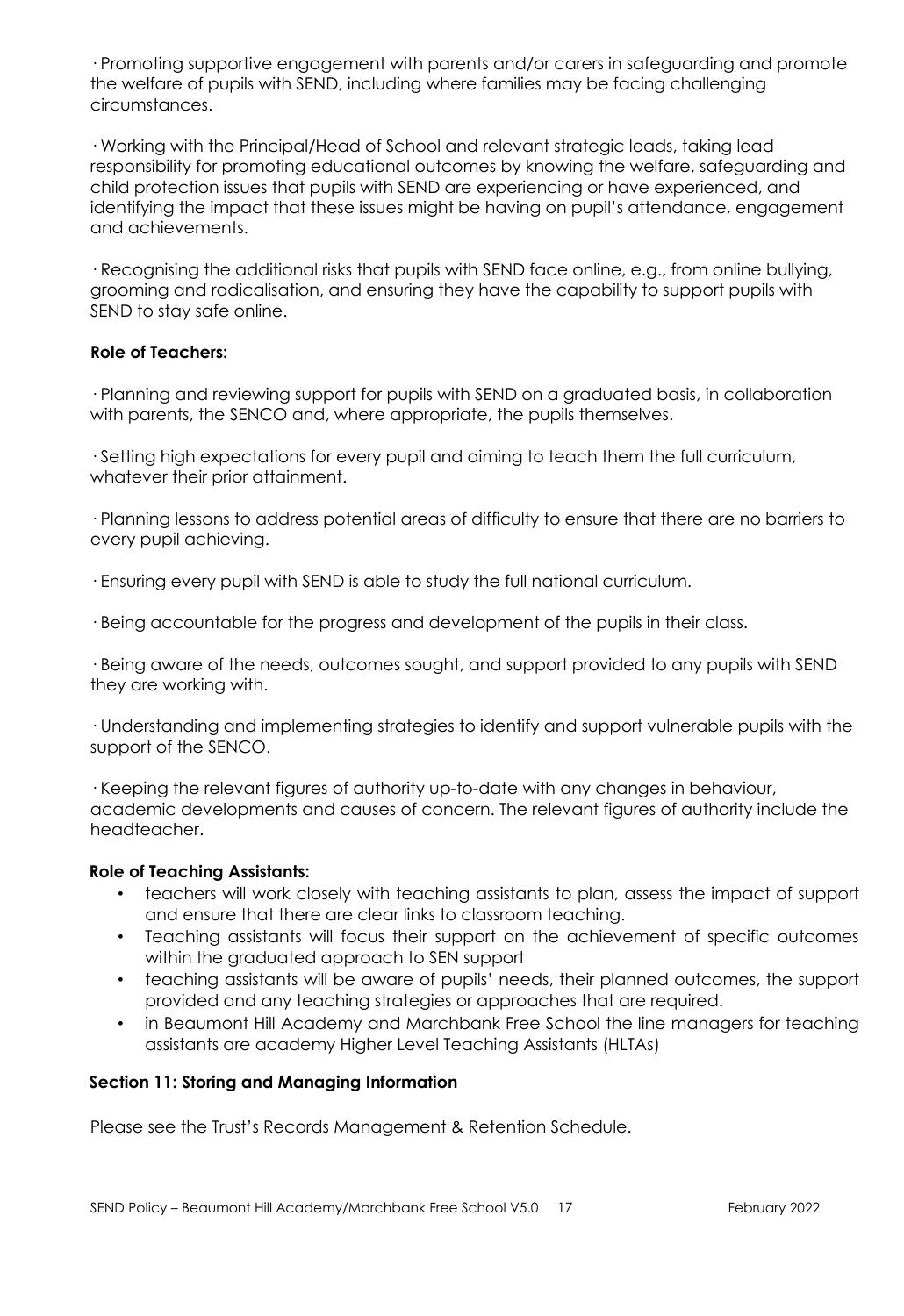#### <span id="page-17-0"></span>**Section 12: Reviewing the Policy**

In order to ensure this policy remains relative and effective we will review the SEND policy annually.

#### <span id="page-17-1"></span>**Section 13: Accessibility**

Our policy on Equality and Diversity documents the statutory responsibilities that the academy must meet in relation to equality and accessibility.

#### <span id="page-17-2"></span>**Section 14: Dealing with Complaints**

The aim of our complaints policy is to ensure that a concern or complaint by a parent/career is managed sympathetically, efficiently and at the appropriate level and resolved as soon as possible. Doing so is good practice, it is fair to those concerned and it helps to promote parents' and students' confidence in our ability to safeguard and promote welfare. We will try to resolve every concern or complaint in a positive way with the aim of resolving the issue in a transparent manner.

The schools expect that most concerns can be resolved informally and guarantees to treat seriously and confidentially all concerns whether raised informally or formally.

The Trust's Complaints Policy and Procedure can be found on the web page: **[https://www.educationvillage.org.uk/site\\_assets/files/Complaints%20Policy%20V2.0.pdf.](https://www.educationvillage.org.uk/site_assets/files/Complaints%20Policy%20V2.0.pdf)**

#### <span id="page-17-3"></span>**Section15: Bullying**

The Trust's Anti-bullying Policy for can be found on the website. **[https://www.educationvillage.org.uk](https://www.educationvillage.org.uk/beaumont-hill-academy/bha-Behaviourandsafety/bha-antibullying/)**

The policy documents our procedures for mitigating the risk of bullying and identifies how we respond to bullying if it does occur.

Alongside developing responses to bullying we aim to build student's resilience and promote independence both socially and academically. We have a range of approaches which are differentiated to each of the different cohort of students; for instance we will use social stories with students with autism, assertive techniques with more able students and speak out strategies with primary children.

All incidents of bullying are logged and responded to immediately by the designated teacher for safeguarding.

The Designated Teacher with specific safeguarding responsibility is the Deputy Principal, Gemma Elysee or in her absence Nicole Garstin, assistant head teacher.

#### <span id="page-17-4"></span>**Section 16: Compliance**

All of our school policies are interlinked and should be read and informed by all other policies. In particular:

This policy operates in conjunction with the following Beaumont Hill and Marchbank Free School and Trust policies:

· Beaumont Hill and Marchbank Free School Admissions Policies

- Beaumont Hill and Marchbank Free School Behaviour Policy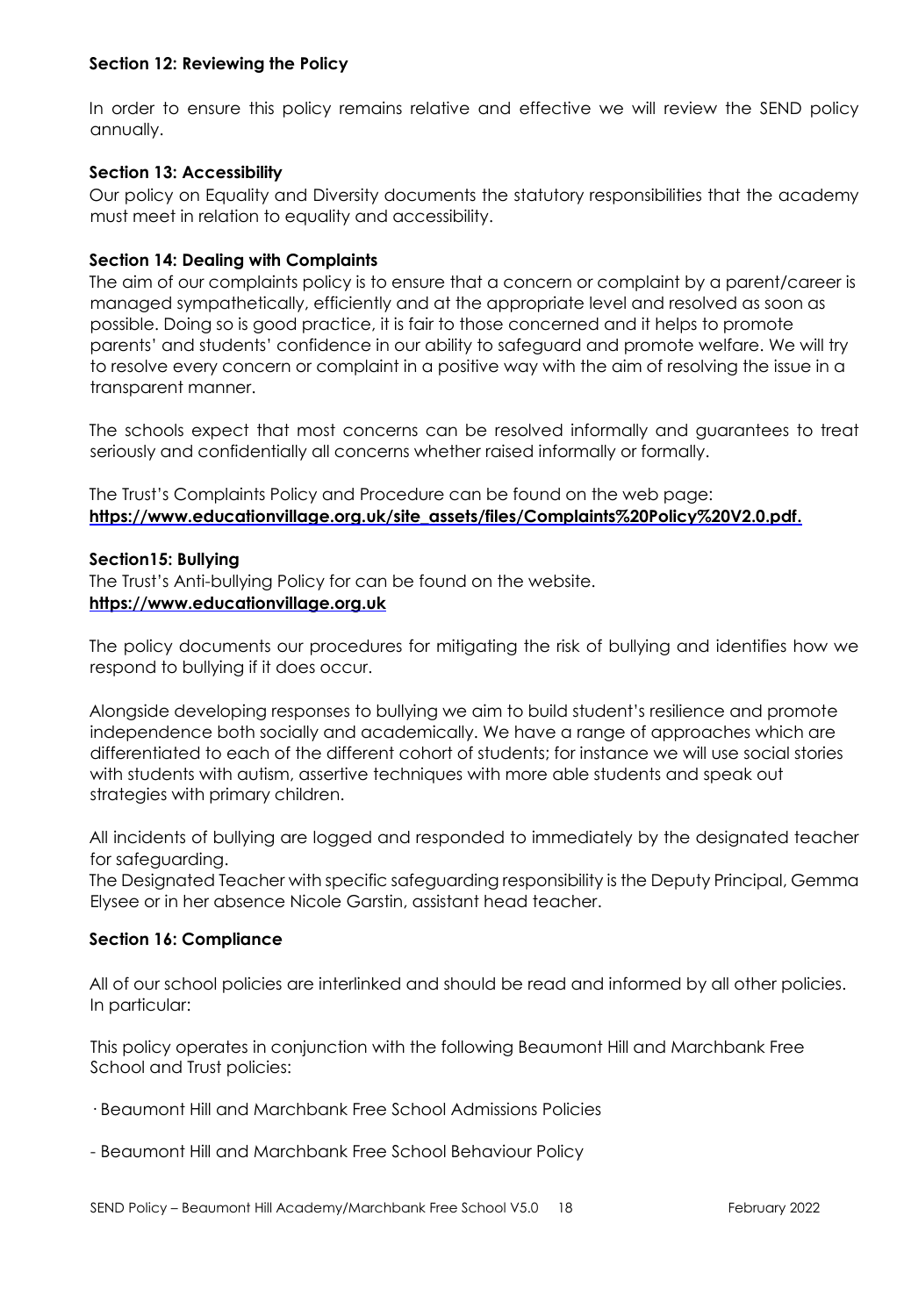· Accessibility Plan

- · GDPR Data Protection Policy
- · Records Management Policy & Retention Schedule
- · Supporting Pupils with Medical Conditions Policy
- · Safeguarding and Child Protection Policy
- · Careers Policy
- · Complaints Policy & Procedure

Policies relevant to this policy can be found on the EVAT. Beaumont Hill or Marchbank Free School websites or by contacting:

Jo Bates Office manager and SEND admissions Tel: 01325 248136 [jobates@educationvillage.org.uk](mailto:jobates@educationvillage.org.uk)

This policy complies with the statutory requirement laid out in the SEND Code of Practice 0 – 25 September 2014 and has been written with reference to the following guidance and documents:

Equality Act 2010: advice for schools DfE Feb 2013 SEND Code of Practice 0 – 25 (September 2014) Statutory Guidance on supporting pupils at school with medical conditions April 2014 The National Curriculum in England Key Stage 1 and 2 framework document Sept 2013 Safeguarding Policy Teachers Standards 2012

#### <span id="page-18-0"></span>**Section 17: Public Sector Equality Duty (Equality Act 2010)**

In preparing or amending this policy, the author has given due regard to the Public Sector Equality Duty; in that they have considered any potential impact on people who share certain protected characteristics. These protected characteristics are defined as: race, disability, sex, age, religion or belief, sexual orientation, pregnancy and maternity and gender reassignment.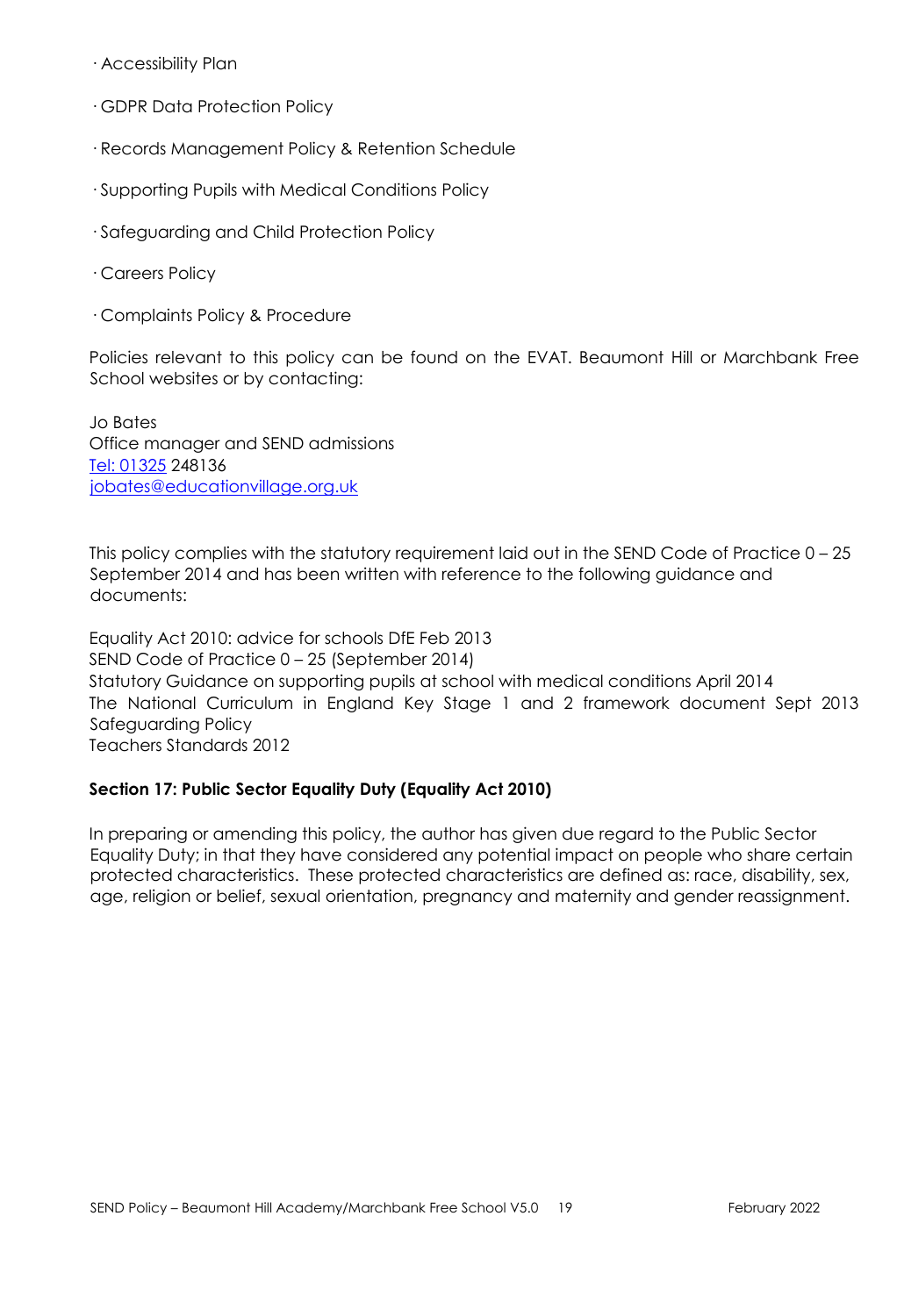#### <span id="page-19-0"></span>**Section 18: Appendices**

**Appendix 1** Local Offer – Can be found on the Darlington Local Authority website

#### **Appendix 2** Access Arrangements

Access Arrangements are informed by the JCQ booklet: "Access Arrangements, Reasonable Adjustments and Special Consideration". When deciding on entitlements and adjustments the SENCO and the Examinations Officer will be guided by this booklet. Our ethos encompasses the intention:

*'….. behind an access arrangement is to meet the particular needs of an individual candidate*  without affecting the integrity of the assessment. Access arrangements are the principal way in *which awarding bodies comply with the duty under the Equality Act 2010\* to make 'reasonable adjustments'.* 

Adjustments for candidates with disabilities and learning difficulties: Access Arrangements and Reasonable Adjustments: General and Vocational qualifications. With effect from 1 September 2014 to 31 August 2015

Reasonable Adjustments can be defined by the Equality Act 2010. It requires educational institutions to make reasonable adjustments where a disabled person would be at a substantial disadvantage in comparison to someone who is not disabled. By providing access arrangements the academy is taking reasonable steps to avoid disadvantage.

Access arrangements are agreed before an assessment via a robust and in-depth assessment process. The assessments are used to identify learners' specific needs and give learners with learning difficulties and disabilities necessary provision to create an equal environment without affecting the integrity of the assessment. Access Arrangements form an integral part of our teaching and learning philosophy, which seeks to create a learning environment whereby every individual student may fulfil their full potential.

| Scribe | There must be evidence of a physical disability and their writing would be;<br>• illegible and may hamper their ability to be understood<br>• speed is too slow to be able to complete the exam in the allotted time<br>Where there is a standardised score of below 85 in a test delivered by the<br>SENCO (100 is the average) and their writing:-<br>• Is illegible and may hamper their ability to be understood<br>• speed is too slow to be able to complete the exam in the allotted time                                   |
|--------|------------------------------------------------------------------------------------------------------------------------------------------------------------------------------------------------------------------------------------------------------------------------------------------------------------------------------------------------------------------------------------------------------------------------------------------------------------------------------------------------------------------------------------|
| Reader | Where there is a disability and/or a learning difficulty which results in a<br>standardised score of below 85 in a test delivered by the SENCO (100 is the<br>average)<br>Where there are language and vocabulary difficulties which have a<br>substantial and long term adverse effect on his/her ability to access written<br>text; or<br>a substantial and long term visual impairment and cannot read a Braille<br>paper or a modified enlarged paper independently, or at a sufficient speed<br>even with extra time allowed. |